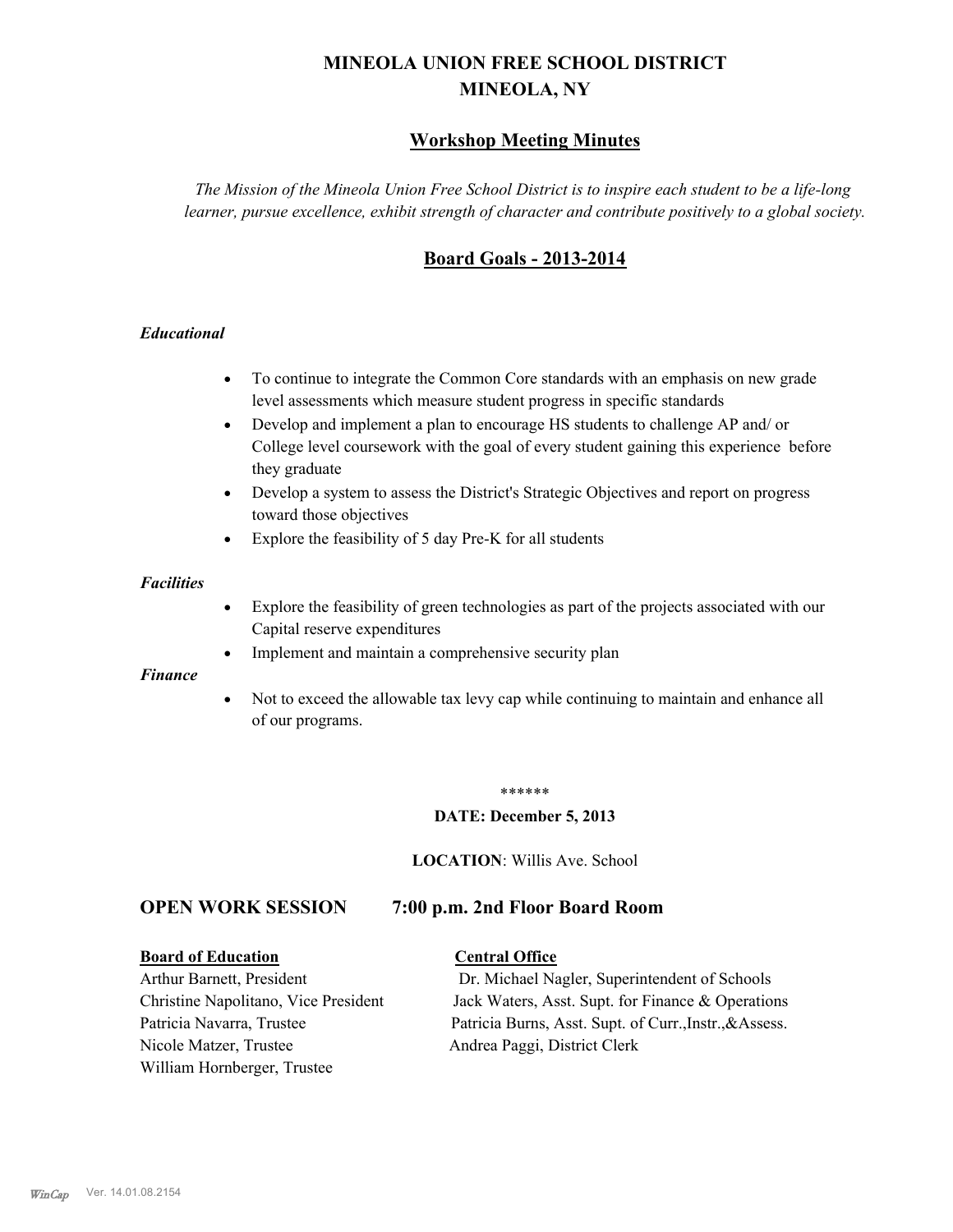**A. Call to Order - 7:05pm B. Pledge of Allegiance C. Reading of Mission-** William Hornberger **D. Moment of Silent Meditation**

### **E. Dais & Visitor Introductions**

### **F. High School Student Organization Report**

There was no Student Organization report this evening.

#### **G. BOE Reports**

#### **a. Comments from Board Trustees**

Ms. Napolitano thanked Dr. Nagler and District Council for hosting the Town Hall Meeting and found it to be very productive. Ms. Napolitano also thanked all of the staff that attended the meeting and stated that it reinforced how hard everyone is working. Ms. Napolitano added that without staff commitment this process would not work. Ms. Napolitano stated that more than ever, communication between parents and teachers is the most important thing and she urges parents to tune in and ask questions. Ms. Napolitano is confident in the direction the District is following.

Ms. Navarra was also thankful for the Town Hall meeting and was happy to see all of the principals in attendance. She was also happy to see the number of parents who took part in the meeting.

Ms. Matzer thanked Dr. Nagler for the Town Hall meeting and said that we had a very good turnout. Ms. Matzer thanked Pat Burns and her staff for their participation in the meeting. Ms. Matzer stated that she enjoyed the production of "The Heiress"; it was a depressing play but the students were fabulous. Ms. Matzer attended the 7th grade concert and was very proud of all of the students. Finally, she is looking forward to tonight's presentation.

Mr. Hornberger stated that he feels the communication at the Town Hall meeting is the start and the action on this communication is the key to driving the District forward.

#### **b. Comments from Board President**

Mr. Barnett feels that it is very important for parents to communicate their issues with their children's teachers and principals. He stated that an open line of communication is the key to success. Mr. Barnett stated that the concert last night was wonderful. He said "The Heiress" was a great show and work on the production started back in June. Finally, Mr. Barnett thanked Pat for all she does, including her many trips to Albany. He reminded the group that we are one of only three school districts that send a representative in person.

#### **c. Comments from Superintendent**

The Superintendent said that he blogged about the Town Hall Meeting. He stated that the math curriculum came out late and it is expected that there will be growing pains. Dr. Nagler stated that at the meeting, no one complained about the ELA curriculum, which is in its second year of development. People do not seem to be experiencing the same anxiety with ELA as with the Math curriculum. He added that the Math is very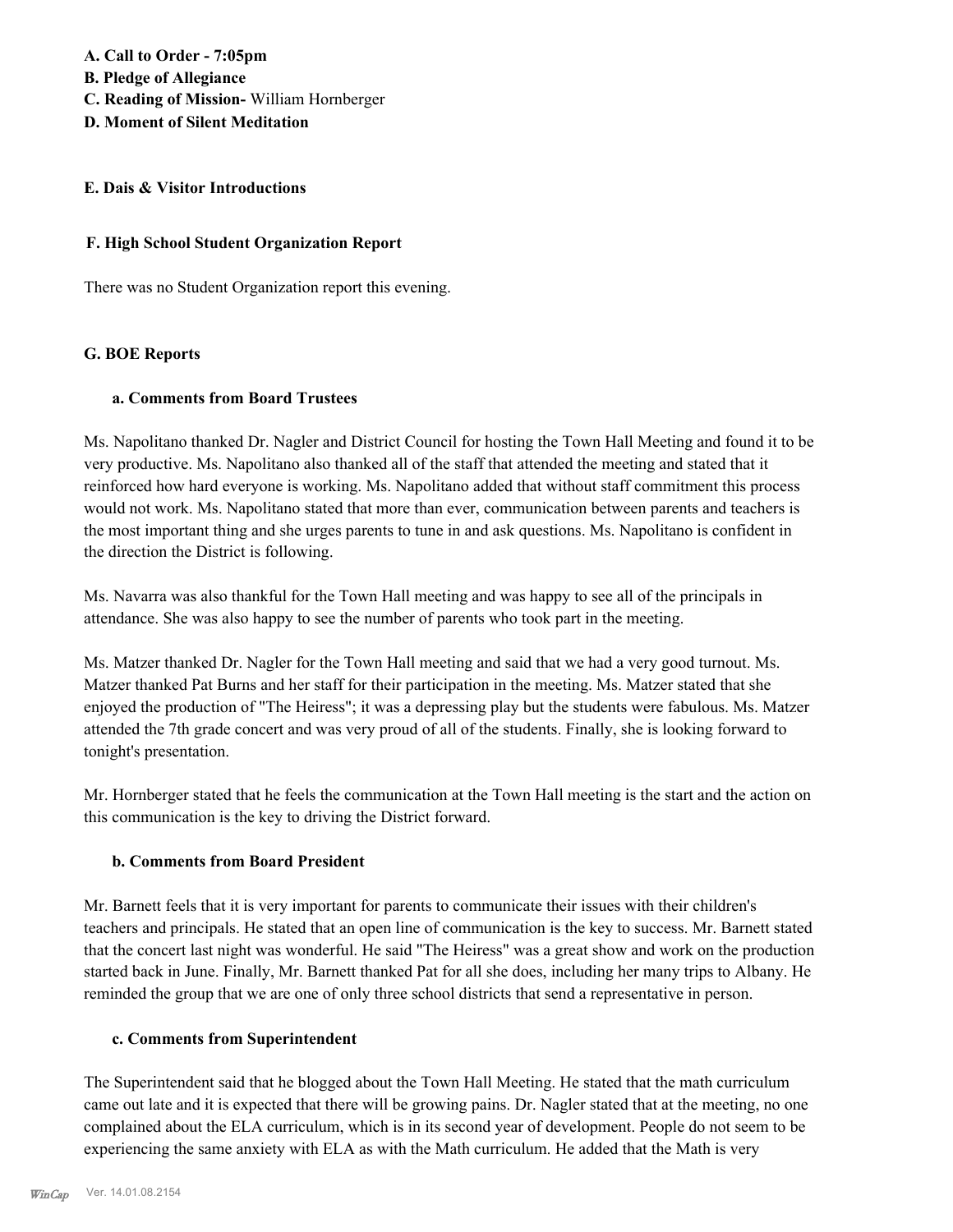different now and the only way for us to do better is by listening to concerns of parents. We are trying to follow up on all suggestions. Dr. Nagler stated that no one wants to torture children. The Superintendent stated he is proud of work that the teachers are doing. He added that all of these changes in curriculum are more of a shock in grades k- 2. Dr. Nagler said we are committed to doing what is right for the children. He encouraged parents to speak with teachers and principals if they are frustrated. He stated that there is a link on the website from the blog to find the Town Hall Meeting on You Tube.

The Superintendent stated that he attended the concert last night and that this is the beginning of the concert season. The following are the various concert dates: 12/12- 6th grade, 12/18- 5th grade, 12/13- Jackson Avenue, 12/10 and 12/17- High School. Dr. Nagler enjoyed "The Heiress" and stated that it was a very depressing play but very well acted.

The Superintendent stated that he had a few points of information for the Board. The NAPE exam is a national exam administered to high school students across the country which focuses on civics and government. Our students will participate during Regents week in January. Also, the Superintendent recommends that our students participate in the PISA (OCED), an international exam. He stated that several schools on Long Island will take part in the exam. The test is administered every three years to 15 year olds. A total of 85 students out of 188 from the high school will be randomly chosen to participate. Dr. Nagler stated that he feels that we will receive powerful data from this test; which will help determine the direction for curriculum and identify our shortfalls. The Superintendent asked if there were any questions or comments. Ms. Navarra asked the duration of the test and Dr. Nagler stated that he would find out that information. Mr. Barnett stated that he had a comment regarding the OCED exam. He stated that the group that will be tested in three years will be the first group of students in the I Pad initiative and feels that it will be nice to see the impact of the various initiatives on students performance. Ms. Napolitano asked how the students are chosen and Dr. Nagler replied that we are asked to supply them with some basic information and they randomly select the students. Ms. Navarra asked if students, who are non-ESL students, but speak other languages at home, are selected in the same manner. Dr. Nagler stated that they are just like any other student and could be selected at random. There were no additional comments.

## **H. Old Business**

Mr. Barnett asked the Board if there was any old business. Mr. Hornberger asked for the status of all security protocols and if we are fully operational. The Superintendent stated that we are fully operational as far as visitor procedures, but card access for staff will not be operatioal until next week. Mr. Hornberger asked if there have been any large events during the school day since these security measures have been put in place and how the event ran. Dr. Nagler stated that procedures have run smoothly, but he added that in some cases the event was staggered so that all parents were not entering at the same time. Dr. Nagler gave an example to the Board to show that protocol is being followed by staff and stated that issues will be worked out as they arise. Ms. Napolitano asked for clarification of how, in case of emergency, police can get in the building with the man-traps. Dr. Nagler stated that they will be able to get in and he also explained that the security is wired into BOCES, which is very similar to the police monitoring system. Dr. Nagler stated that a Memorandum of Agreement will be put in place between the Mineola UFSD and the police station, which will give them the ability to go into our cameras in case of emergency.

Mr. Barnett asked for an update of the Jackson Avenue kitchen. The Superintendent stated that the project is packaged and ready to go and the District will go out for bids in February. The job will be completed over the summer. There was no additional old business.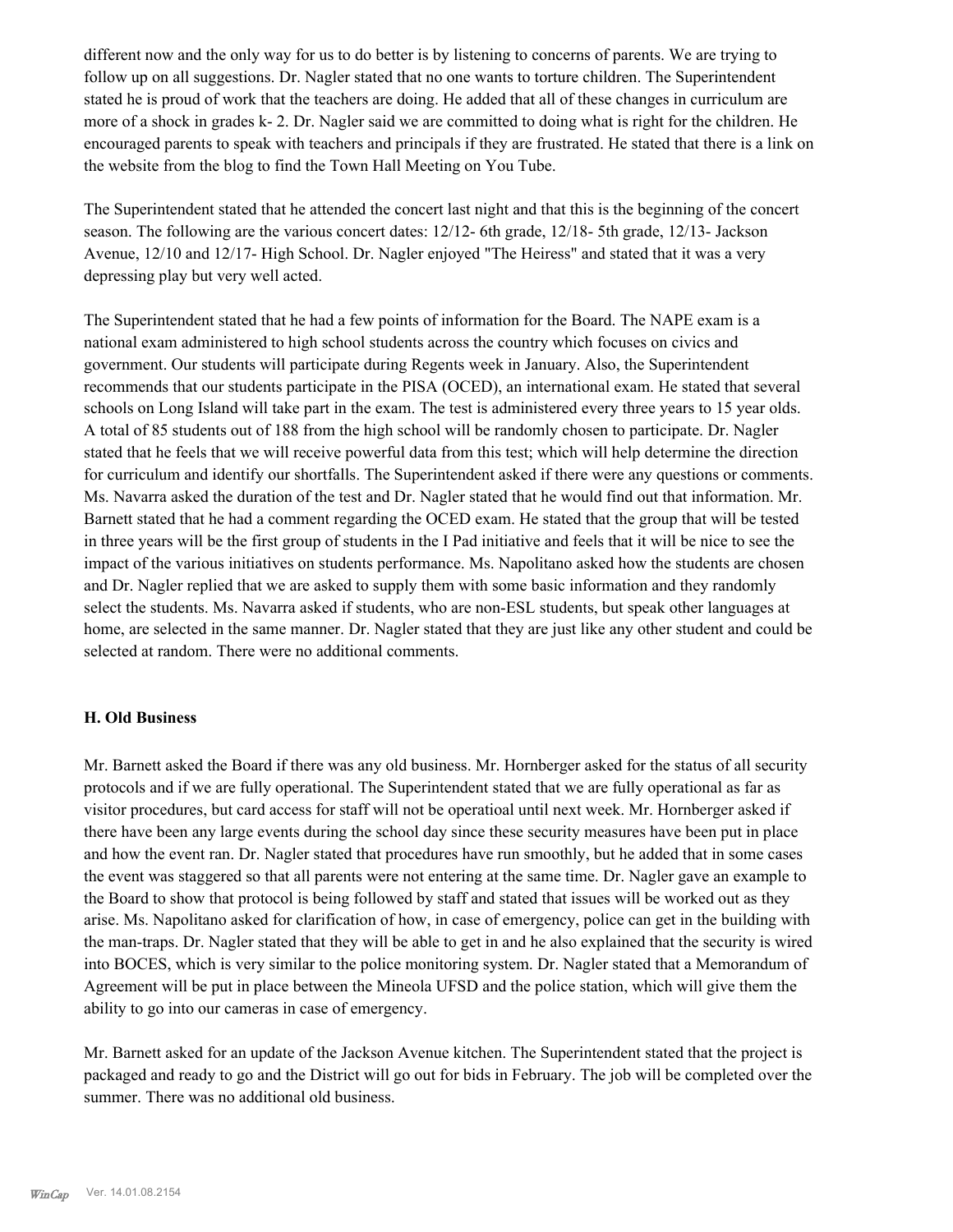#### **I. New Business**

There was no new business this evening.

#### **J. Consensus Agenda**

**RESOLUTION #31 -BE IT RESOLVED** that the Board of Education approves the consensus agenda items J.1.a. through J.2.b.4., as presented.

**Motion:** Christine Napolitano

**Second:** Nicole Matzer

There was no discussion.

| Yes: | William Hornberger    | No: | None |
|------|-----------------------|-----|------|
|      | Nicole Matzer         |     |      |
|      | Patricia Navarra      |     |      |
|      | Christine Napolitano  |     |      |
|      | <b>Arthur Barnett</b> |     |      |

**Passed:** Yes

#### 1. **Instruction**

- a. Leave(s) of Absence/Child Rearing
- That the Board of Education grants a request to Lisa Fiocco, for a leave of absence, for childrearing purposes, using accumulated sick days, starting approximately April 23, 2014, followed by an unpaid leave of absence for the 2014-2015 school year. 1.
- b. Appointments Instruction
- That the Board of Education approves the appointment of Robert Mendes, to the position of Leave Replacement Teacher for Sherry Scarcella, starting approximately December 18, 2013 to on or before June 30, 2014. Salary: MA, Step 1, \$67,942 pro-rated. 1.
- c. Appointment(S) Perm Sub
- That the Board of Education approves the appointment of Alyssa Puccio, to the position of Permanent Substitute Teacher at Jackson Avenue, effective December 2, 2013 to May 31, 2014. Salary: \$100.00 per day. 1.

#### 2. **Civil Service**

- a. Resignation(s)
- That the Board of Education accepts the resignation of Josephine Yackubowski, part time Teacher Aide at Hampton Street School, effective October 31, 2013. 1.
- b. Appointments
- That the Board of Education approve the appointment of Tim Natale, to the position of Student Worker at the High School, effective November 20, 2013. Salary is \$8.00 per hour. 1.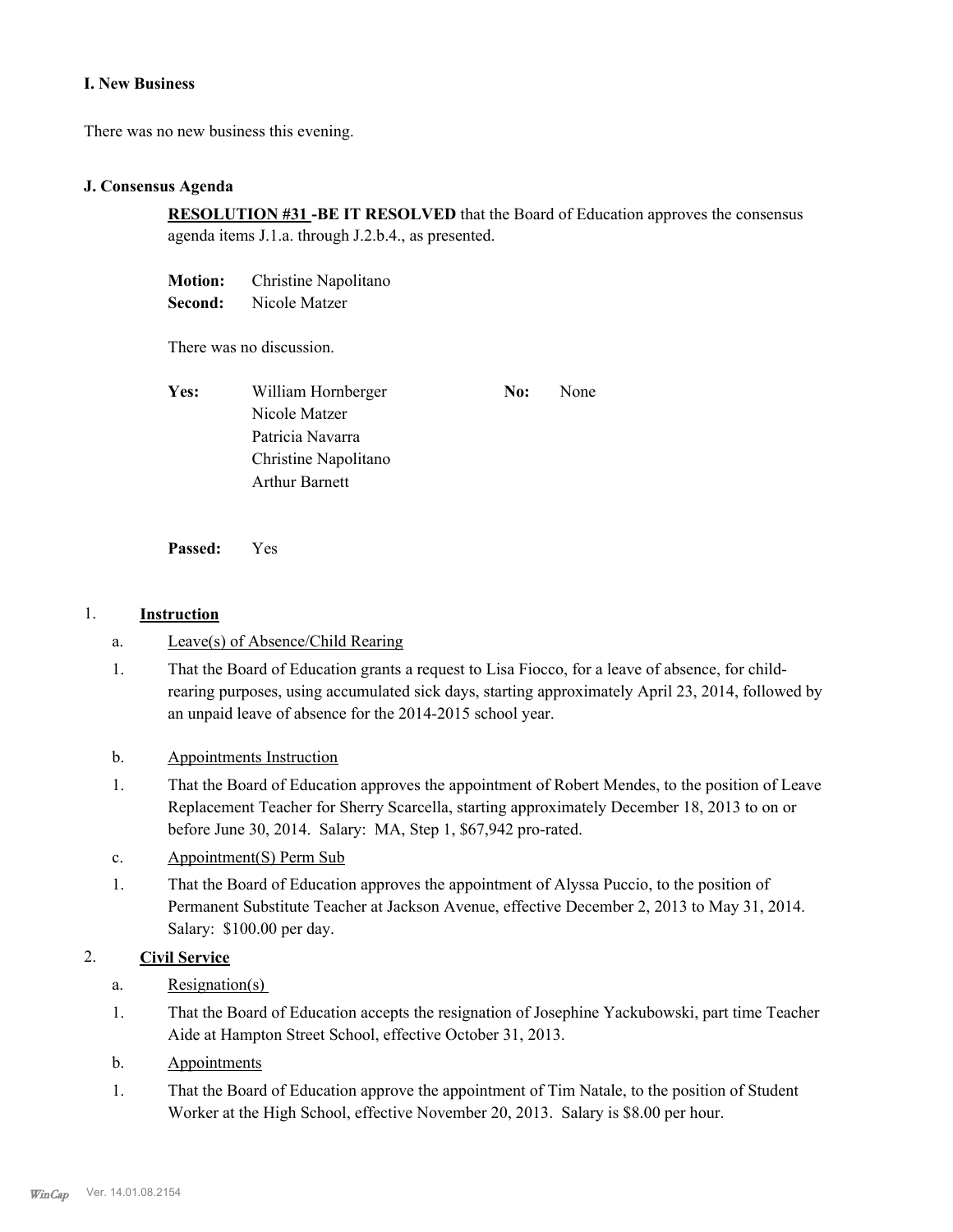- That the Board of Education approve the appointment of Leo Gorry to the position of Student Worker at the Middle School, effective November 20, 2013. Salary is \$8.00 per hour. 2.
- That the Board of Education approve the appointment of Carol Behan, to the position of part time Teacher Aide at Hampton Street School, to replace Josephine Yackubowski, effective December 1, 2013. Salary is \$16.89 per hour on Step 7. 3.
- That the Board of Education approve the appointment of Esmirna Pena, to the position of Greeter, part time, at Hampton Street School to replace Carol Behan.effective December 1, 2013. The salary is \$10.00 per hour on Step 1; Probation is 26 weeks. 4.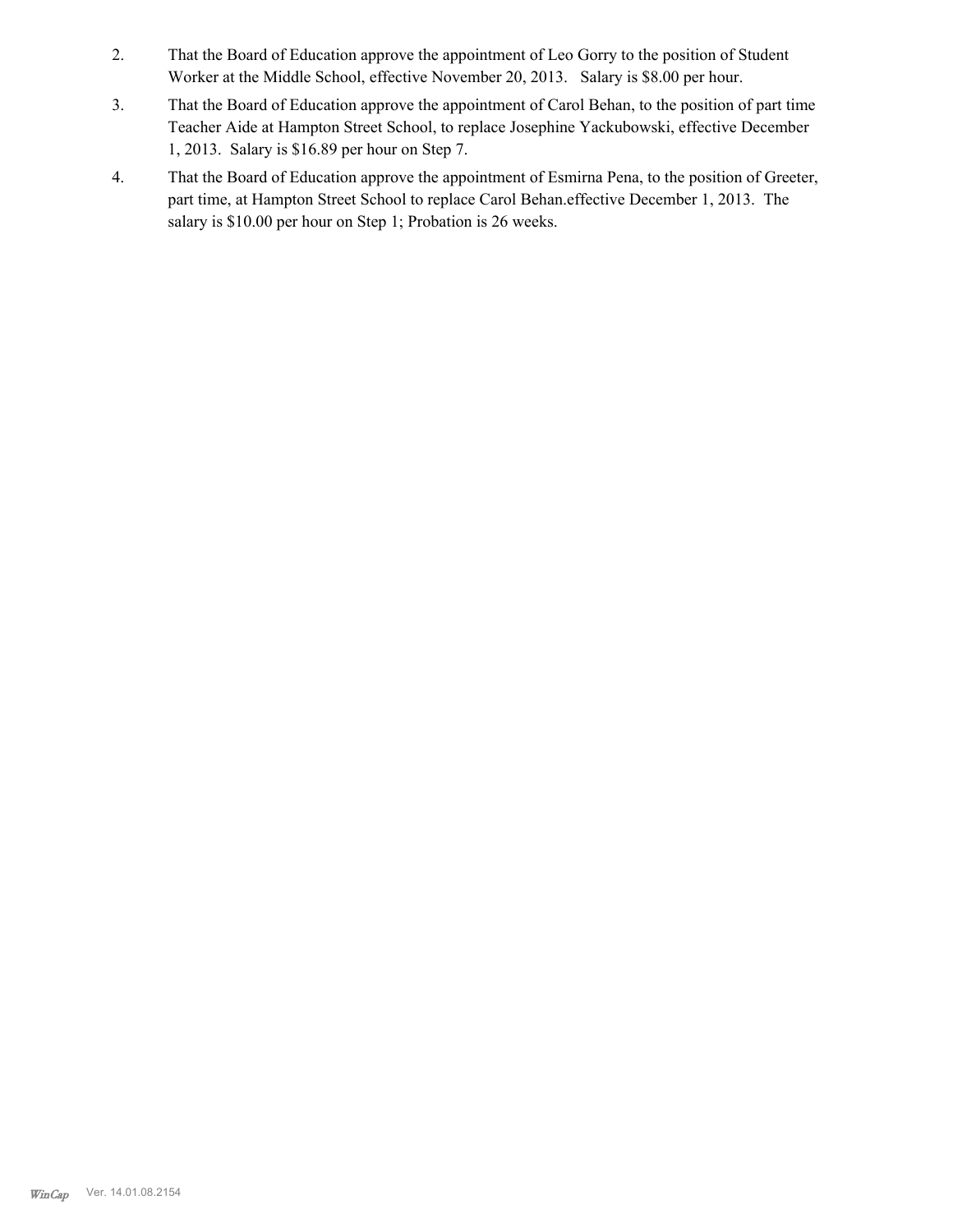## **K. Superintendent's Report**

## Superintendent of Schools' Reports for 12/5/13 Presentations:

## 1. Dual Language Presentation- Devra Small and Dual Language Teachers

The Superintendent stated that one of the deliverables this year was to have presentations on the new curriculum and instructional initiatives. Tonight's presentation is the "Dual Language Program" at Hampton Street School. Dr. Nagler stated that he and Ms. Napolitano visited Hampton Street and had the opportunity to visit the classrooms. He reported that in one second grade science class, the children were learning about solids, liquids and gases all in Spanish. Children were responding and grasping the content of the lesson. Dr. Nagler stated that he is very excited about the program and feels that we have finally found a program that fits the needs of all children, both ELL and English speaking. He stated that he found the program to be very refreshing and exciting. Dr. Nagler turned the presentation over to Devra Small, Hampton Street principal. \*\* (This presentation can be found on the District website on the Hampton Street page). Ms. Small stated that there are 6 teachers in the Dual Language Program: Kindergarten team- Denise Maynard and Roneldy Pingitore; 1st grade team- Rosemary Capelle and Charyn Restituyo; and 2nd grade team- Carmen Vasquez and Hope Resta. Ms. Small stated that all six teachers helped with the presentation and three of the teachers are here tonight (the Kindergarten team and 2nd grade teacher Carmen Vasquez). Ms. Smalls gave some background information on the Dual Language program and stated students participating in this program speak in two languages. By law, a District is required to provide instruction in a student's native language if there are 20 or more students in the same grade. Hampton falls into this category with the Spanish language. Ms. Small discussed some of the advantages of a Dual Language program; it offers peer models, each student is a language model and a learner and students develop reading and writing proficiency in two languages. Research shows that the dual language benefits all students. The teachers went to Chicago to receive training at a seminar and came back very excited and with many ideas for the program. The teachers learned a great deal at the seminar and were given the opportunity to play the role of students and they found this very helpful. Ms. Small briefly discussed the stages of second language acquisition. Ms. Small presented the goals of the program which include: all students achieve at or above grade level; all students meet the common core standards; language proficiency in both English and Spanish and high level of cross cultural understanding. The program is made up of 50% Spanish ELL students and 50% English speaking opt-ins. The classes are well balanced. There are two classes that share 2 teachers- one who teaches in English and one who teaches in Spanish.

Devra Small introduced the Kindergarten Team to present- Roneldy Pingitore and Denise Maynard. It was stated that time management is very important in these classes and color differentiation is used for the children. The students always know what is going on based upon the color being used- A/B class. Students have mastered this task. The use of color differentiation is a technique learned during the training in Chicago. Math is the only subject taught only in English. In the program, students learn phonics in both languages (Fundations). At this time, a video was shown of Kindergarten students doing Fundations in both language and they were also using sign language. This video was followed by a video of the first grade class demonstrating dual language at work. Ms. Small introduced Carmen Vasquez to present on the second grade class and a video was shown of a sample science lesson. Ms. Vasquez stated that it was very important to bridge content in both languages. She stated that the color coding is also used to distinguish words (blue or green). Ms. Vasquez stated that another very important technique used is motion while teaching. These motions are made up by the teachers and are passed on from one grade to the next. Ms. Vasquez stated that she is very confident that the students understand and grasp the content of all of the lessons.

Mr. Barnett asked if the students of each language communicate with one another. Ms. Vasquez responded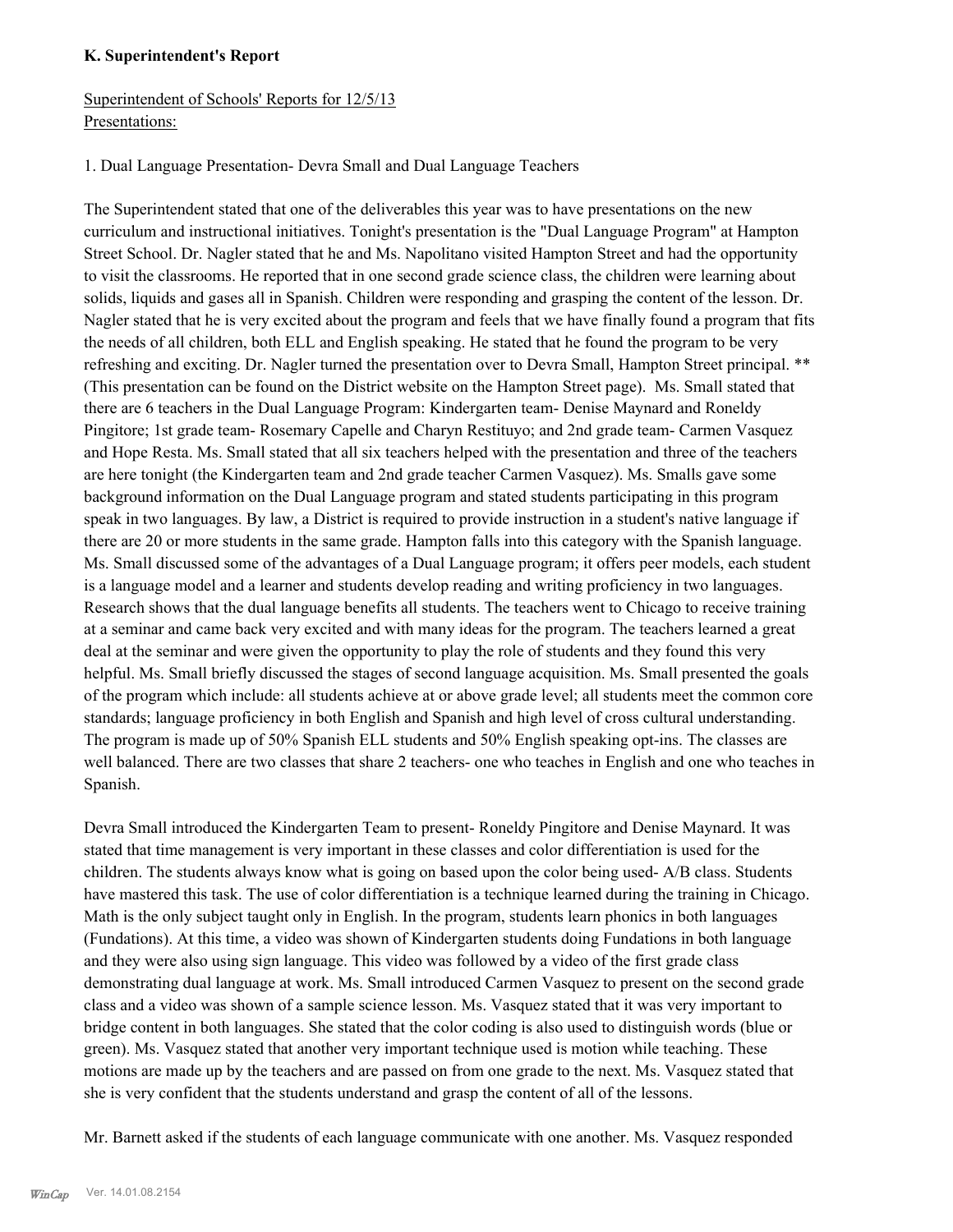that she sees a great deal of "community" in class. Ms Maynard added that the students see themselves as one group and they celebrate in both languages. Ms. Pingitore stated that the children communicate with one another in social settings and the children help each other. She said that while the teacher must speak in Spanish the whole time, the children can speak in English if needed. Ms. Navarra asked what the parent response has been to the program. All teachers agreed that parents have been happy overall. Ms. Maynard added that at the parent conferences, they expressed their happiness and stated that the children are using both languages. Ms. Vasquez stated that she has seen tremendous growth. Mr. Hornberger thanked the teachers for their presentation. He stated that he was a member of the Board that asked for a language program and this program is what he envisioned. Mr. Hornberger is happy to hear that the children have the confidence to ask questions and are learning new things. The Superintendent stated that this is the start-up year and it is only at Hampton Street. Currently, at Meadow Drive, student are still receiving language class twice a week. He stated that the key to expanding the program is finding the right teacher. Dr. Nagler stated that the priority now is planning for a third grade team; after that they will explore the number of same language speakers and the number of interested opt-ins. The Superintendent stated that these staff members were very enthusiastic after attending the seminar in Chicago and all three teams have worked out very well. Ms. Vasquez added that teamwork is critical in this program and staff must be truly invested in the program. Ms. Matzer stated that she looks forward to visiting the classes and requested that Mrs. Small post the presentation on the website. Mr. Barnett asked if this group of students will be the same group in the third grade program next year and was told they would be. Ms. Napolitano stated that she has been on the Board for 5 years and she is blown away by this program. She stated that she is incredibly proud. There was a lot of joy in the classroom and the children were very engaged. Ms. Napolitano thanked the staff for their work. Ms. Maynard added that the children in the class are very proud of their heritage. Dr. Nagler thanked the teachers and Mrs. Small for coming tonight and presenting on the program.

#### Superintendent Comments

The Superintendent had no additional comments. He stated that he was in need of an executive session to discuss matters of litigation.

#### **L. Executive Session Time: 8:25 p.m.**

At 8:25pm, a motion was made for the Board of Education to go into Executive Session to discuss matters of litigation.

| <b>Motion:</b> | Nicole Matzer                                                                                            |     |      |
|----------------|----------------------------------------------------------------------------------------------------------|-----|------|
| Second:        | Patricia Navarra                                                                                         |     |      |
| Yes:           | William Hornberger<br>Nicole Matzer<br>Patricia Navarra<br>Christine Napolitano<br><b>Arthur Barnett</b> | No: | None |
|                |                                                                                                          |     |      |

**Passed:** Yes